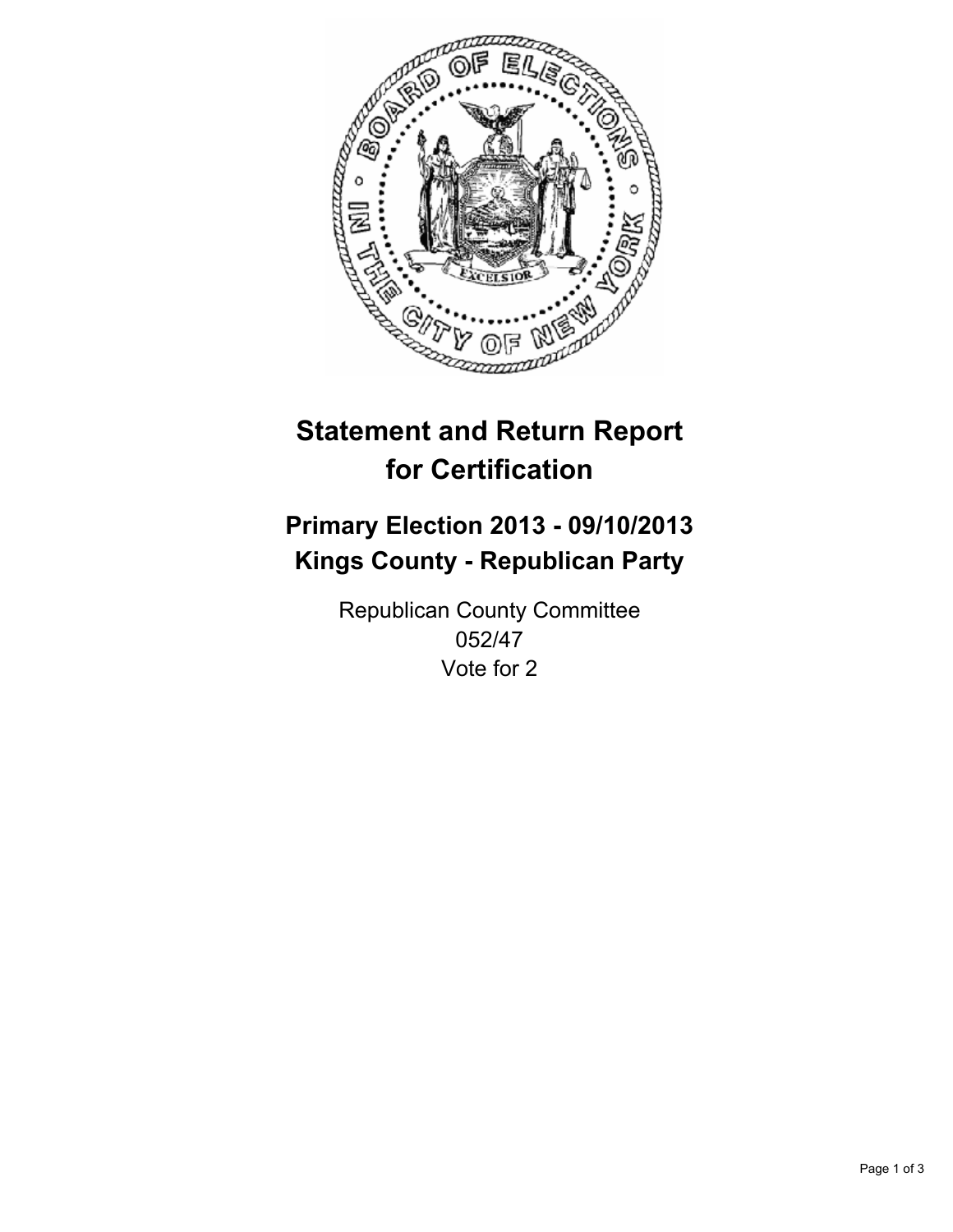

## **Assembly District 47**

| 0        |
|----------|
| $\Omega$ |
| 0        |
| $\Omega$ |
| 0        |
| 4        |
| 2        |
| 4        |
| 2        |
| 12       |
|          |